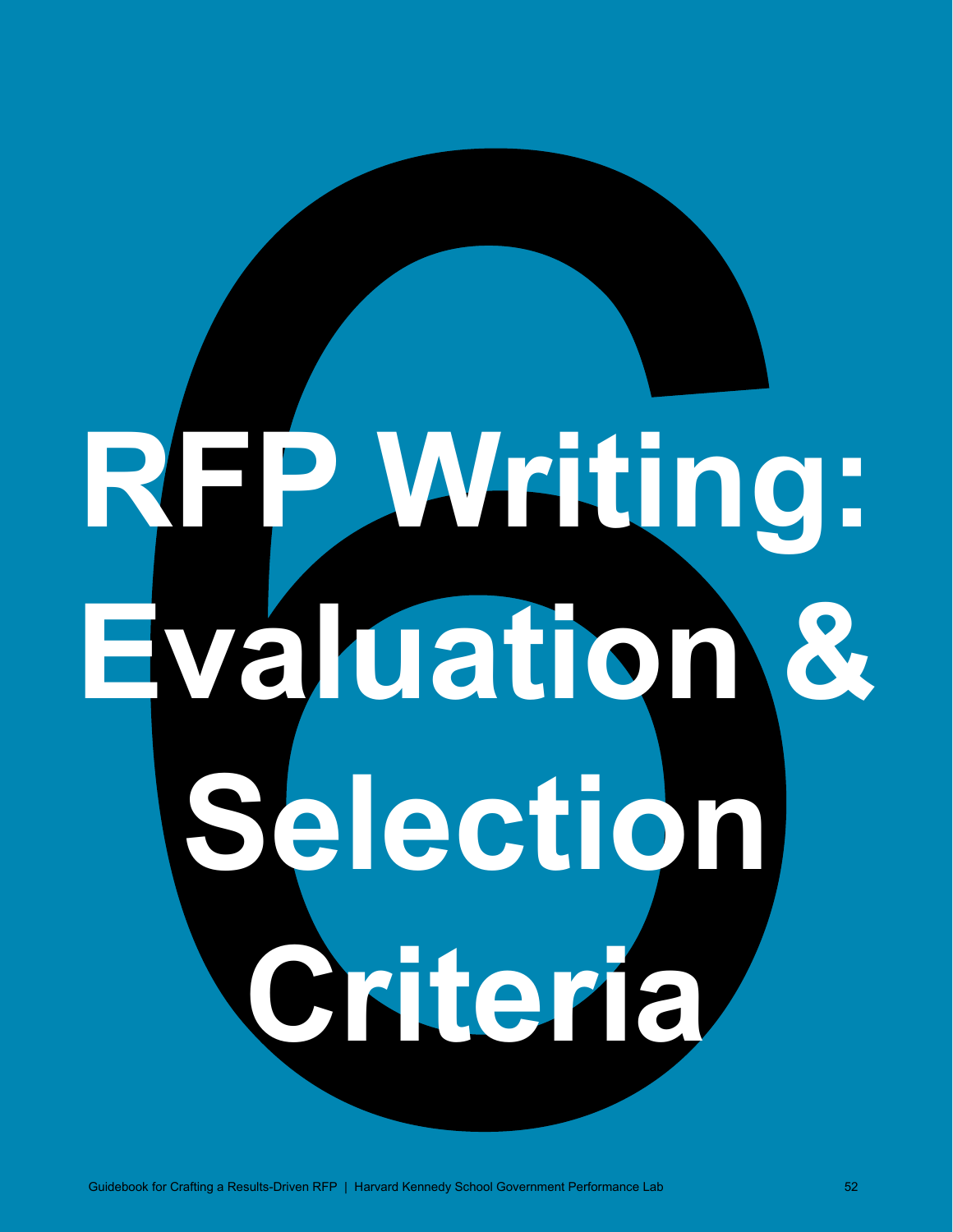# **Module 6: RFP Writing - Evaluation & Selection Criteria**

#### **In this module, you will:**

- Understand how adding transparency to your evaluation criteria can help proposers gain better clarity on how the evaluation team will assess their proposals.
- Learn how tailored, well-organized proposal submittal requirements can facilitate an easier evaluation process.
- Draft a set of evaluation criteria and proposal submission requirements.

#### **6.1 Best Practices**

#### **Evaluation and Selection Criteria**

At this point in drafting your RFP, you probably have a good sense of what work you want a vendor to do! However, you will need to select the vendor best able to deliver the services required to achieve your goals. This module will help you learn more about how to draft a set of evaluation criteria to assess the proposals you receive. You will also develop a clear idea of the different components you would like a prospective vendor to include in their proposal.

#### **Proposal Submission Requirements**

A prospective vendor's proposal is the primary opportunity for the vendor to show how they can meet your goals, solve the problems you face, and accomplish the scope of work. Generally, the proposal will be an opportunity for the proposer to tell you about how they meet your service requirements, what budget they can offer, whether they have the skills and qualifications you seek, and whether they have strong past performance doing similar work. The information you ask the proposer to submit should be the information you truly need to make a decision!

Depending on the RFP content, proposal submission requirements will vary. Regardless of the proposal submission requirements you include, it is important to put yourself in the shoes of the proposer, and to check that the submission requirements are clear and directly tied to either evaluation criteria, or government legal and policy requirements.

Sometimes, it can make sense to minimize requiring long narrative responses and instead ask for multiple short answer responses in a questionnaire format. By asking shorter, tailored questions, you can often solicit specific needed information about a proposer's experience, or understand the unique way they might approach a problem you have. This also allows you to focus vendors on your department's priorities for service delivery and tie successful responses to addressing these priorities.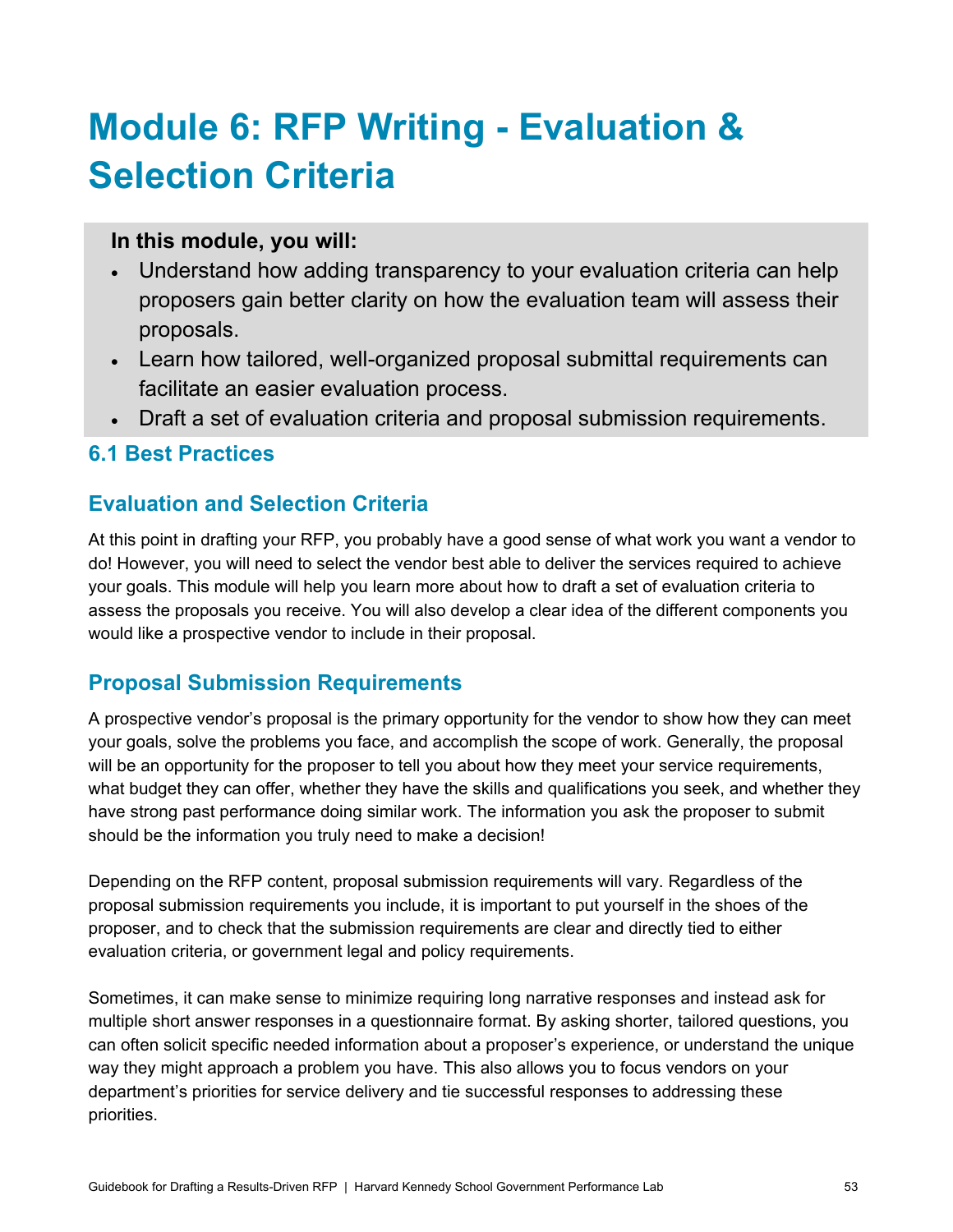Often, it is also beneficial to provide a separate submission template and budget template, incorporating all of the required information and questions you need a vendor to answer (rather than embedding this information in the RFP text), which can make it especially easy for a vendor to understand what they will need to submit in their proposal. Both minimizing the burden of multi-page narratives and using submission templates can also make responses more consistent and easier to evaluate.

#### **Developing Evaluation Criteria**

In an RFP, you have the opportunity to consider factors other than the lowest bid in how you select your vendors. The cumulative set of evaluation factors should allow you to identify the best solution or vendor that meets your full set of needs. Developing evaluation criteria that fairly and accurately assess what a proposer can bring to the table and how well their proposal meets your goals, budget, and service requirements is a key step in making sure that your procurement is results-focused. You certainly will not be able to meet your intended outcomes if you have not hired the right vendor for the job!

Furthermore, by clearly spelling out "how you will choose" from the proposals you receive, you help the proposer further understand your vision of success by articulating all the factors that you predict would enable a vendor to be a successful partner for your jurisdiction. As an example, consider an RFP that selects a vendor based 70% on price, and 30% on staff's prior experience. By omitting a category around "project plan" or "approach", you will not know about the vendor's plan for how to accomplish your goals.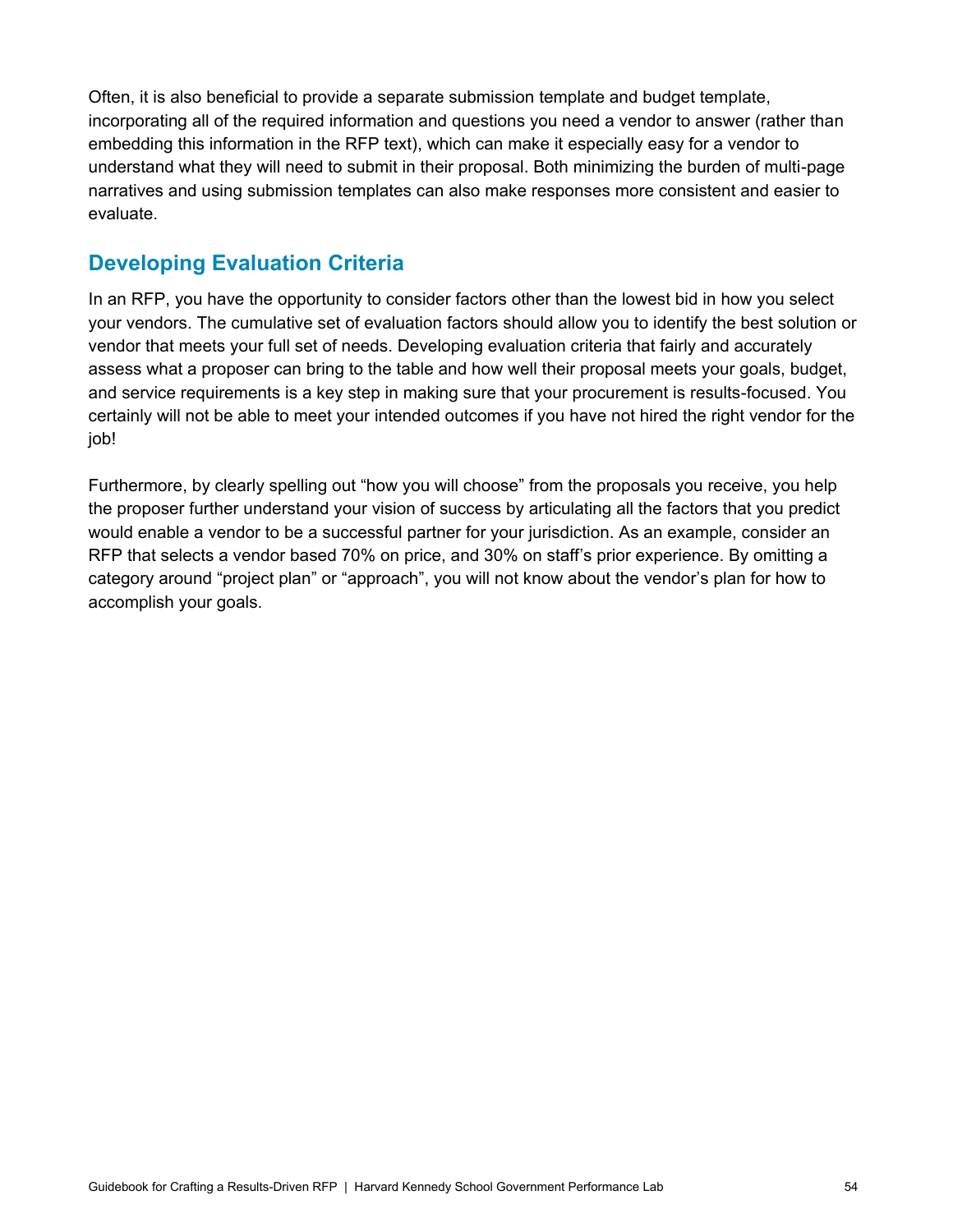| <b>KEY CONCEPT: CHARACTERISTICS OF GOOD EVALUATION CRITERIA</b> |                                                                                                                                                                                                                                                                                                                                                                                                                                                                                                                                                                                                                                                                                                                                                                                                                                                                                    |  |  |
|-----------------------------------------------------------------|------------------------------------------------------------------------------------------------------------------------------------------------------------------------------------------------------------------------------------------------------------------------------------------------------------------------------------------------------------------------------------------------------------------------------------------------------------------------------------------------------------------------------------------------------------------------------------------------------------------------------------------------------------------------------------------------------------------------------------------------------------------------------------------------------------------------------------------------------------------------------------|--|--|
|                                                                 | Connect to your specific outcome goals, metrics, and scope of work.<br>The evaluation criteria should flow from the prior sections of your RFP, as a logical<br>continuation of your goals, metrics, and scope of work.                                                                                                                                                                                                                                                                                                                                                                                                                                                                                                                                                                                                                                                            |  |  |
| 2                                                               | Give the right balance between multiple priorities.<br>The evaluation criteria generally should not weigh any one criterion too highly. If one criterion<br>heavily outweighs the others, make sure you have good justification, and understand how<br>the weighing might strongly influence selection. For example, focusing too heavily on price<br>can come at the detriment of other equally important evaluation criteria that might help you<br>assess the vendor's ability to deliver results.                                                                                                                                                                                                                                                                                                                                                                              |  |  |
| 3                                                               | Provide sufficient information to let proposers know what a successful response<br>looks like.<br>Generally, you and your evaluation committee should have a clear idea of what a high<br>scoring proposal would look like in each criterion before evaluations begin. Depending on the<br>RFP, it can be helpful to share this information with proposers. Furthermore, if a criterion<br>includes multiple different sub-components, designating points for the sub-components can<br>help proposers and reviewers pay sufficient attention to each unique dimension of a criterion.<br>For example, you might have a category called "work experience," but within that category<br>you might designate points for each different aspect of "work experience," which could<br>include components such as "project management experience" and "municipal finance<br>experience." |  |  |
|                                                                 | Clearly align to proposal responses and submittals requested.<br>Each evaluation criteria should connect to one or more pieces of information that a proposer<br>submits. Take time to reflect on each piece of information that you are asking a proposer to<br>submit and consider whether it will tell you what you need to know to assess a proposer on<br>the evaluation criterion to which it corresponds.                                                                                                                                                                                                                                                                                                                                                                                                                                                                   |  |  |
|                                                                 | Are fair to all proposers, free of bias, consistent, and not overly restrictive.<br>You should ensure that all evaluation criteria are fair, and do not give a preference to<br>incumbent vendors. If you are establishing minimum requirements, they should not be so<br>limiting that they weed out vendors who could actually perform the job well, especially small<br>and minority firms. What underlying biases might be present in your evaluation criteria, the<br>makeup of your evaluation panel, or in the evaluation process that could unnecessarily<br>advantage or disadvantage certain types of proposers?                                                                                                                                                                                                                                                         |  |  |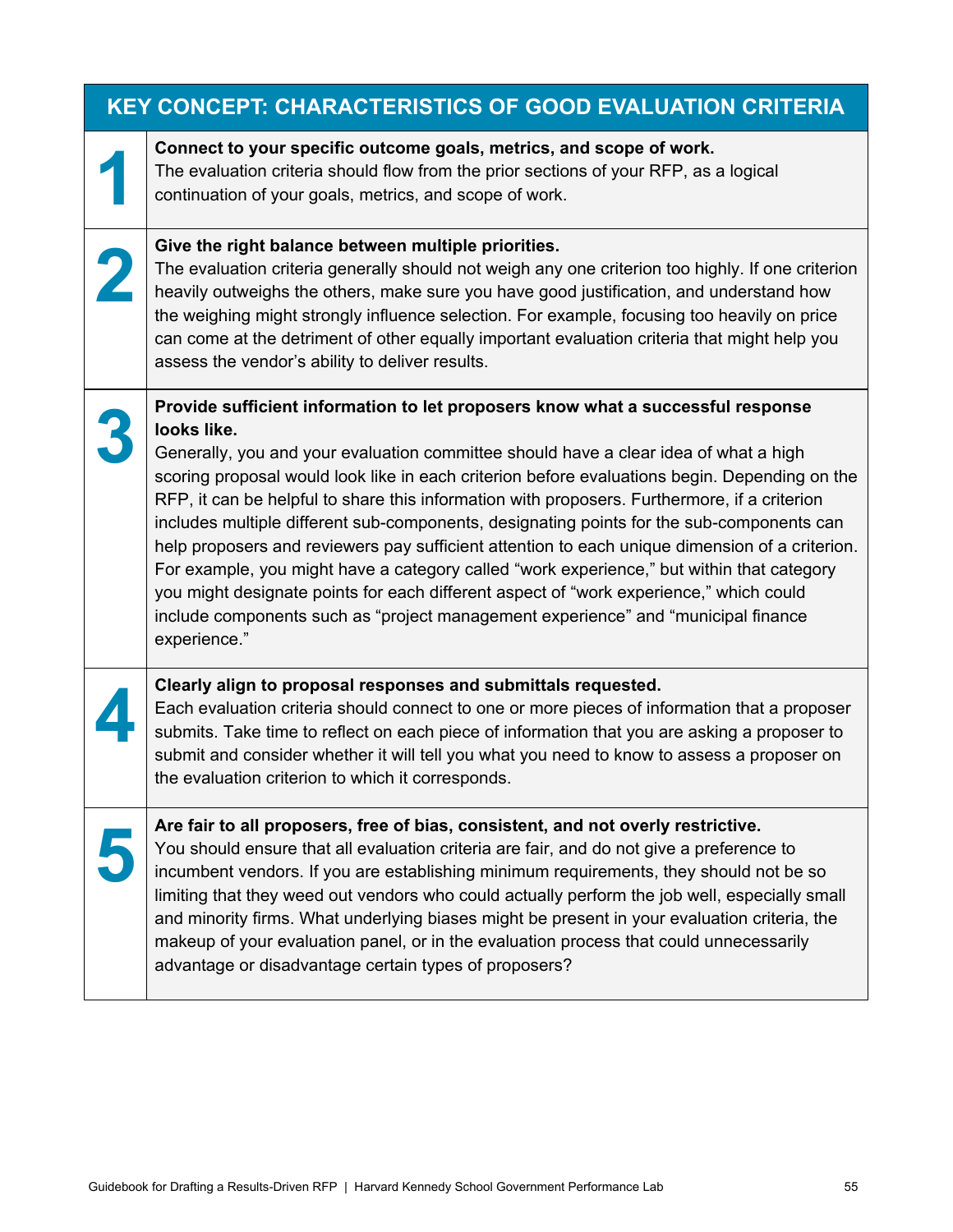## **6.2 Example**

The example below shows evaluation criteria from a city that issued an RFP to hire a local non-profit to administer and manage an economic mobility program that had previously been run in-house. In this RFP, by sharing the relative importance of the evaluation criteria, and by breaking out the specific qualification areas that the city was interested in knowing more about, the city was able to have an improved understanding of a proposer's specific strengths and qualifications. In the right column, we share what the city asked proposers to submit in each qualification area.

| <b>EVALUATION CRITERIA</b>                                                                                                                                                                                                                                                                                                                                                                                                                                                                                                                                                                          |                                                                                                                                                                                    |  |  |
|-----------------------------------------------------------------------------------------------------------------------------------------------------------------------------------------------------------------------------------------------------------------------------------------------------------------------------------------------------------------------------------------------------------------------------------------------------------------------------------------------------------------------------------------------------------------------------------------------------|------------------------------------------------------------------------------------------------------------------------------------------------------------------------------------|--|--|
| <b>Qualification Area</b>                                                                                                                                                                                                                                                                                                                                                                                                                                                                                                                                                                           | <b>Proposal submittal</b><br><i>information</i>                                                                                                                                    |  |  |
| <b>ORGANIZATIONAL CAPACITY AND EXPERIENCE (XX%)</b><br>Based upon the respondent's overall capacity and experience that is<br>relevant to the work in this RFP, and demonstrated ability to provide<br>successful program management, technical and data expertise,<br>partnership management, and fundraising efforts during the term of<br>the contract. The City understands that an organization might need to<br>hire for new capacity, and may give full credit to responses that<br>present a thoughtful, realistic plan about how new capacity and<br>expertise will be hired or developed. | Five short-answer questions<br>asking about the proposer's<br>capacity and experience in<br>relevant topic areas.                                                                  |  |  |
| <b>METHOD OF APPROACH (XX%)</b><br>Referring to the soundness of the proposer's planned approach to the<br>project, including ability to address current and future challenges,<br>planned approach to working in partnership with the City, evidence of<br>organizational buy-in, and proposed staffing approach.                                                                                                                                                                                                                                                                                  | Four short-answer questions<br>asking about the proposer's<br>approach, ability to tackle<br>challenges outlined in the<br>RFP, and plan to work<br>collaboratively with the City. |  |  |
| EQUITY AND ECONOMIC MOBILITY APPROACH (XX%)<br>Based upon the respondent's understanding and planned approach to<br>address equity and economic mobility in program design, execution<br>and administration.                                                                                                                                                                                                                                                                                                                                                                                        | Three short-answer<br>questions assessing the<br>proposer's ability to consider<br>equity in their efforts and<br>understand the needs of the<br>target population.                |  |  |
| <b>BUDGET AND RESOURCE ALLOCATION (XX%)</b><br>Referring to the respondent's planned approach to allocate City<br>financial resources and ability to supplement those resources with in-<br>kind or outside support. The Issuing Office reserves the right to<br>negotiate a final project price and scope in accordance with the City<br>Code of Ordinances.                                                                                                                                                                                                                                       | Proposers completed a cost<br>proposal outlining their plan<br>to allocate financial<br>resources and supplement<br>with outside or in-kind<br>support.                            |  |  |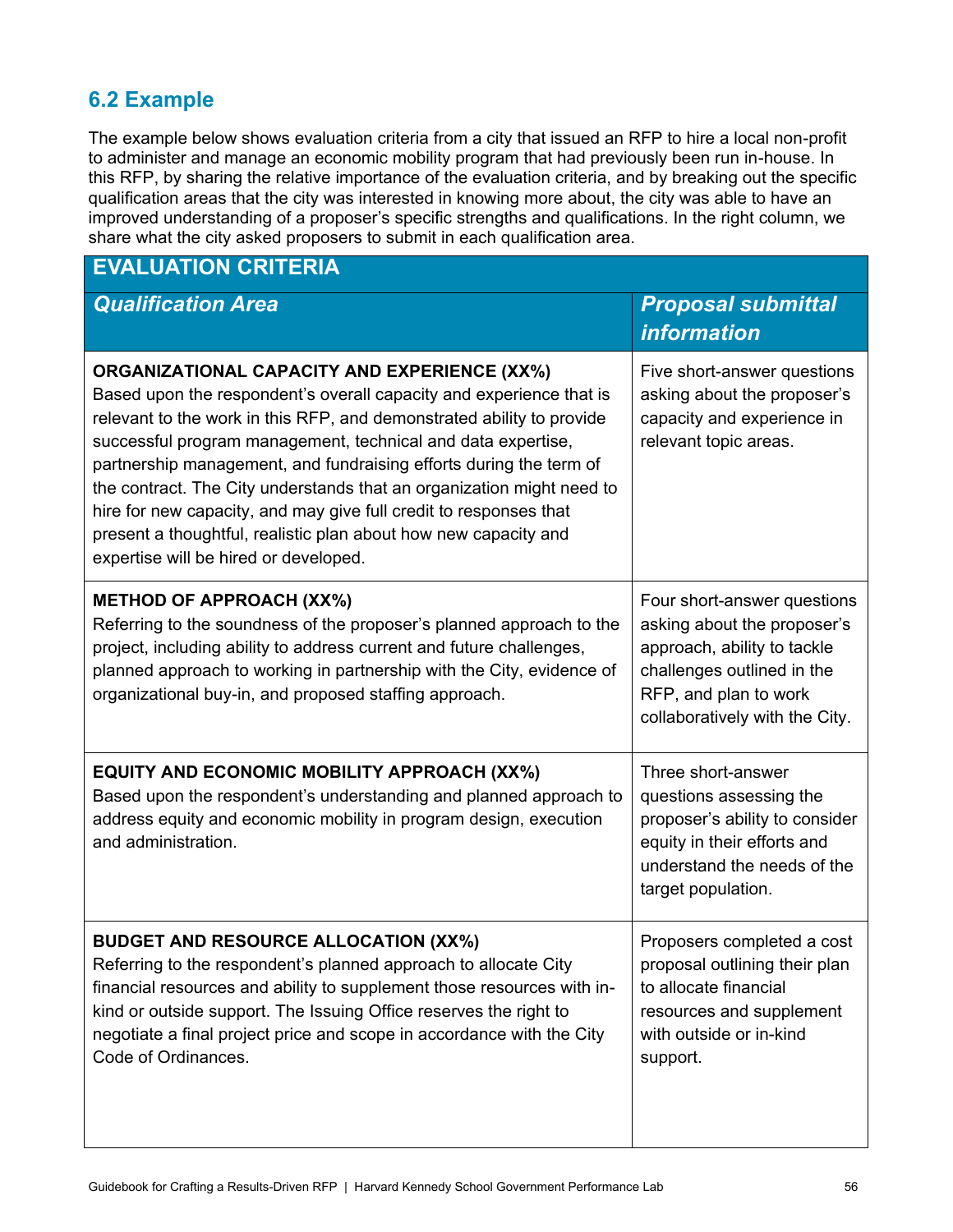# **MODULE 6: WORKBOOK**

## **6.3 DISCUSSION QUESTIONS**

Gather your RFP drafting team and discuss the questions below.

1. Think back about the goals and scope of work that you drafted. For each of those goals, what would you need to know about a company to know whether they could meet those goals and accomplish your scope of work?

2. Imagine the perfect vendor -- one that would lead to 100% satisfaction at the end of the contract. Put down a few words about your "dream" vendor. What experience and qualifications would they have? How would you work with them? What staff would be on the project? What price would they offer?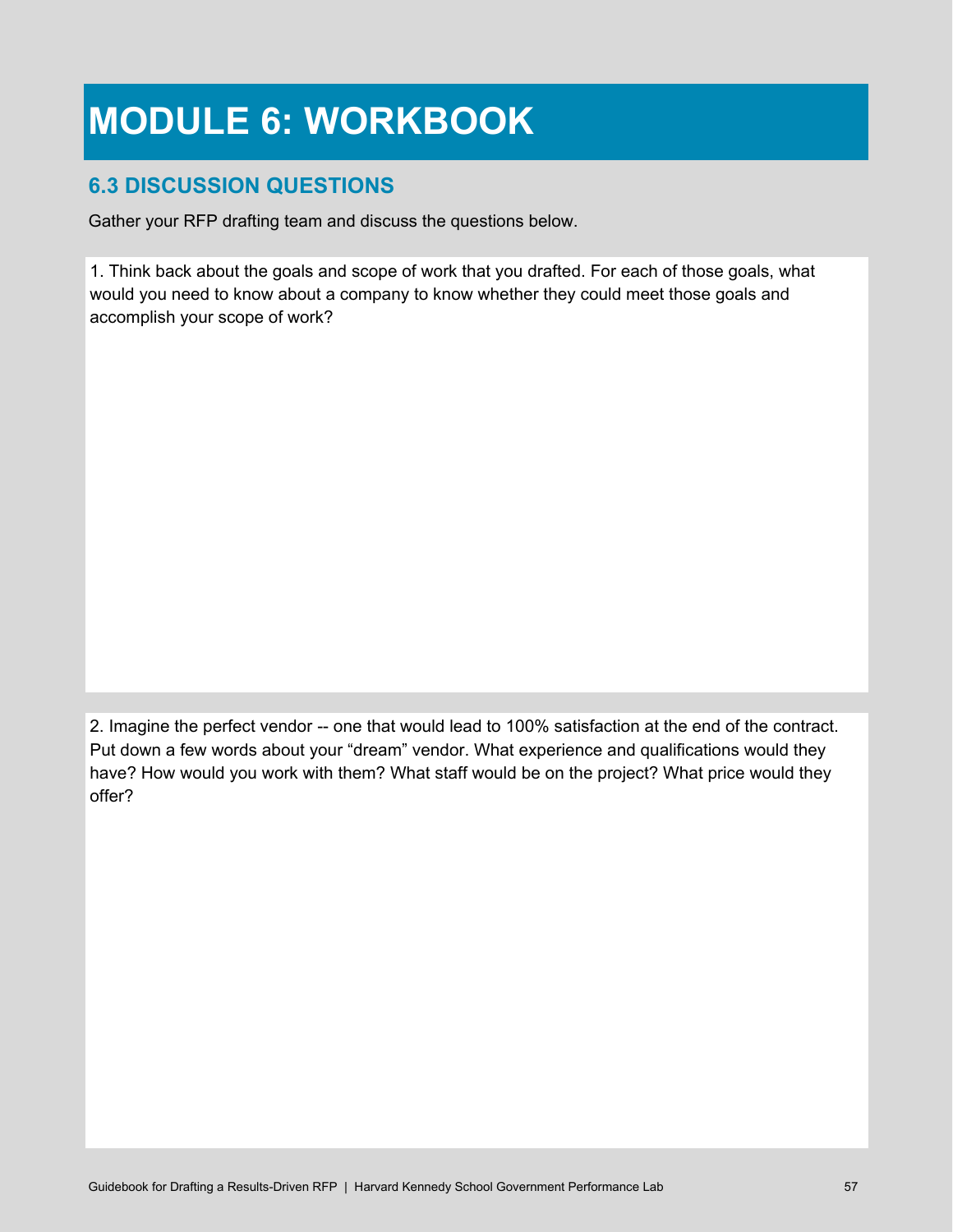3. Do you have any absolute requirements that a prospective vendor would need to meet for you to consider them for this project/service?

*Note: Consider the minimum amount of experience, qualifications, licenses, or permits needed. However, remember that you do not want to be too restrictive or you may disqualify a perfectly capable vendor, or a small or minority business very capable of doing the work! If something is not a deal breaker, but rather a preference, consider whether you could incorporate it in the evaluation criteria rather than as a minimum requirement.*

4. (Optional) If you anticipate awarding multiple contracts from this RFP, what information will you collect from proposers that helps you to distribute the work among selected vendors?

*Note: Consider whether you need unique evaluation criteria for different service types, or whether you need proposers to tell you what areas of the city/or types of work they are interested in being considered for.*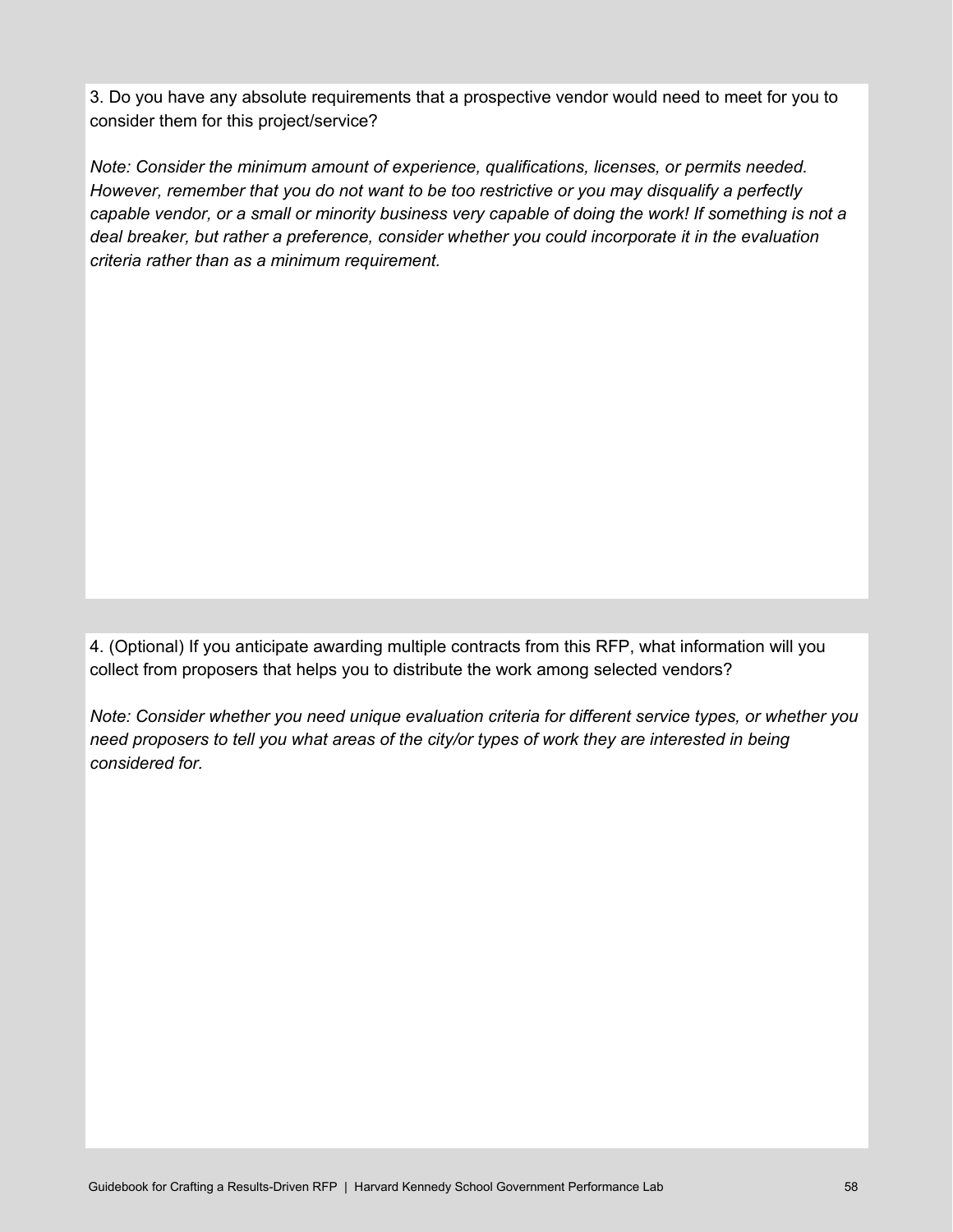## **6.4 DRAFTING PROMPTS**

1. Drawing on your responses from the above set of questions, write a set of evaluation criteria that reflect the characteristics of good evaluation criteria, which you will include in your RFP. As you write these, remember that clear, reasonable criteria will also make the process easier for your evaluation team. Include the percentage weight of the total that each evaluation criterion will be worth (or number of points), and a few sentences describing what a top score would look like for each criteria. The first row provides an example answer.

| <b>Evaluation Criterion</b>            | % of total points (or<br>number of points) | What would a top score look like?                                                                                                                        |
|----------------------------------------|--------------------------------------------|----------------------------------------------------------------------------------------------------------------------------------------------------------|
| Example: Performance<br><b>History</b> | Example: 20% of total                      | Example: Proposer has no history of<br>major performance problems as reported<br>in their proposal, and all references report<br>excellent quality work. |
|                                        |                                            |                                                                                                                                                          |
|                                        |                                            |                                                                                                                                                          |
|                                        |                                            |                                                                                                                                                          |
|                                        |                                            |                                                                                                                                                          |
|                                        |                                            |                                                                                                                                                          |
|                                        |                                            |                                                                                                                                                          |
|                                        |                                            |                                                                                                                                                          |
|                                        |                                            |                                                                                                                                                          |
|                                        |                                            |                                                                                                                                                          |
|                                        |                                            |                                                                                                                                                          |